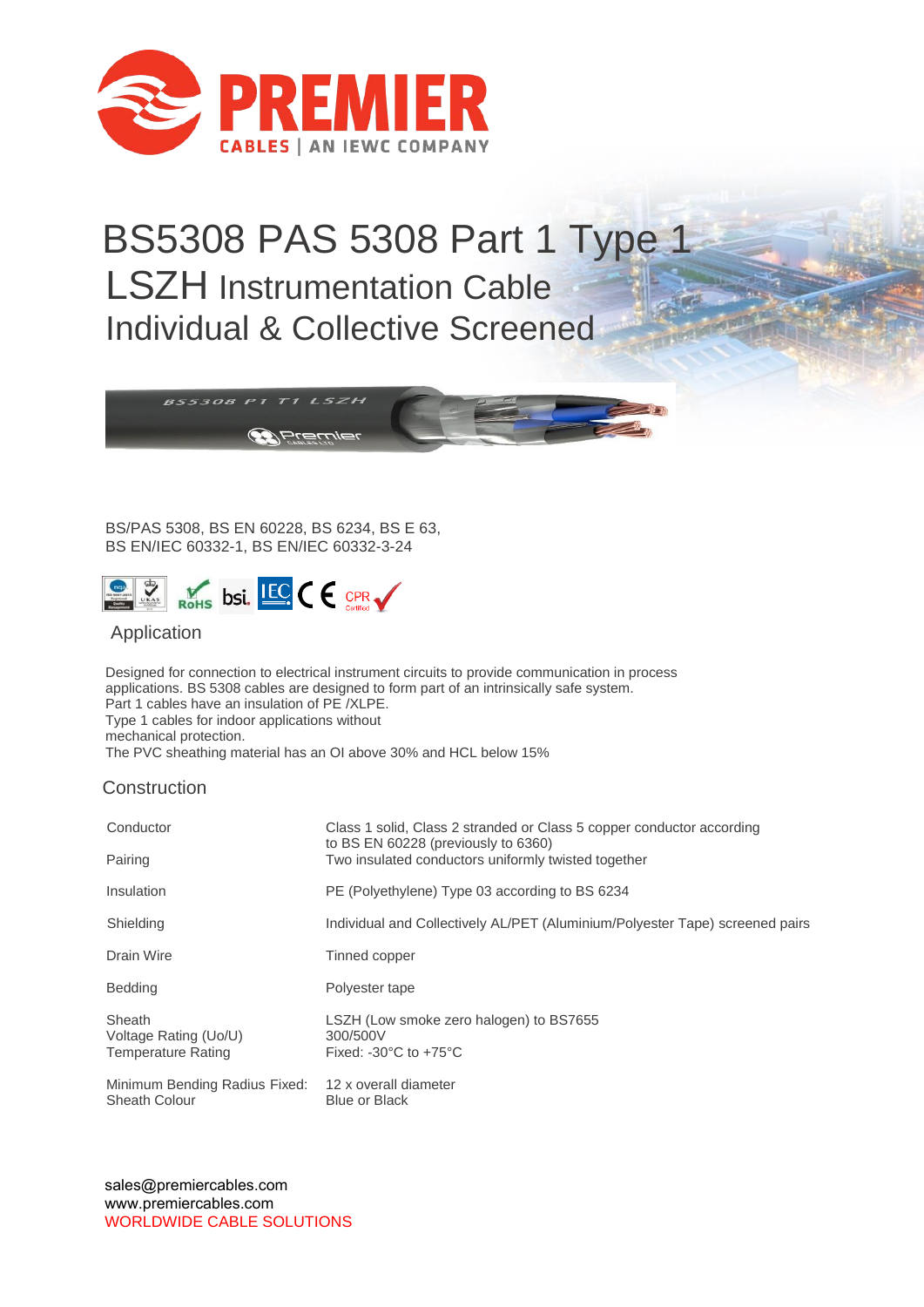

| Premier<br>Part No | number<br>of pairs | Nominal<br>Cross<br>Section<br>mm <sup>2</sup> | Nominal<br><b>Diameter</b><br>Overall<br>mm |
|--------------------|--------------------|------------------------------------------------|---------------------------------------------|
| 4002PX000.5ICATLS  | $\overline{2}$     | 0.5                                            | 10.7                                        |
| 4002PX000.75ICATLS | $\overline{2}$     | 0.75                                           | 11.4                                        |
| 4002PX001ICATLS    | $\overline{2}$     | 1                                              | 11.3                                        |
| 4002PX001.5ICATLS  | $\overline{2}$     | 1.5                                            | 13.1                                        |
| 4002PX002.5ICATLS  | $\overline{2}$     | $2.5\,$                                        | 14.5                                        |
| 4003PX000.5ICATLS  | 3                  | 0.5                                            | 12.1                                        |
| 4003PX000.75ICATLS | 3                  | 0.75                                           | 12.8                                        |
| 4003PX001.5ICATLS  | 3                  | 1.5                                            | 14.5                                        |
| 4003PX002.5ICATLS  | 3                  | 2.5                                            | 15.9                                        |
|                    |                    |                                                |                                             |
| 4005PX000.5ICATLS  | 5                  | 0.5                                            | 13.6                                        |
| 4005PX000.75ICATLS | 5                  | 0.75                                           | 14.5                                        |
| 4005PX001ICATLS    | 5                  | $\mathbf{1}$                                   | 14.6                                        |
| 4005PX001.5ICATLS  | 5                  | 1.5                                            | 16.8                                        |
| 4005PX002.5ICATLS  | 5                  | 2.5                                            | 18.9                                        |
| 4010PX000.5ICATLS  | 10                 | 0.5                                            | 19                                          |
| 4010PX000.75ICATLS | 10                 | 0.75                                           | 20.4                                        |
| 4010PX001ICATLS    | 10                 | 1                                              | 20.5                                        |
| 4010PX001.5ICATLS  | 10                 | 1.5                                            | 23.9                                        |
| 4010PX002.5ICATLS  | 10                 | 2.5                                            | 26.9                                        |
|                    |                    |                                                |                                             |
| 4020PX000.5ICATLS  | 20                 | 0.5                                            | 24.6                                        |
| 4020PX000.75ICATLS | 20                 | 0.75                                           | 26.8                                        |
| 4020PX001ICATLS    | 20                 | $\mathbf 1$                                    | 26.7                                        |
| 4020PX001.5ICATLS  | 20                 | 1.5                                            | 31.1                                        |
| 4020PX002.5ICATLS  | 20                 | 2.5                                            | 35.3                                        |

sales@premiercables.com www.premiercables.com WORLDWIDE CABLE SOLUTIONS